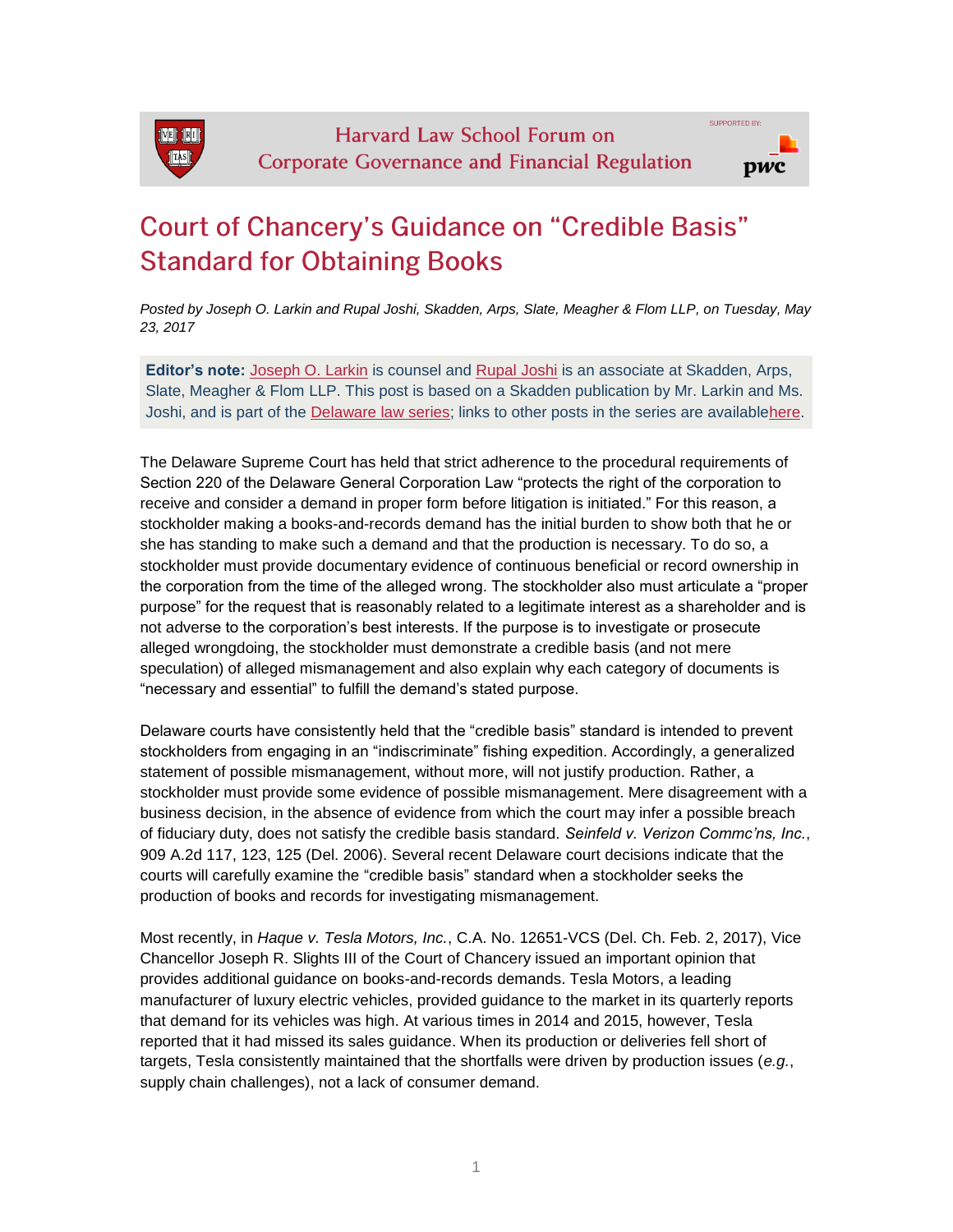The plaintiff questioned whether Tesla's officers and directors had "fabricated" certain explanations for "sales misses" to cover up the fact that demand for Tesla vehicles was lower than reported. The plaintiff twice demanded to inspect Tesla's books and records pursuant to Section 220 "in order to investigate possible breaches of fiduciary duty and mismanagement" by Tesla's board and senior management. Tesla initially rejected both demands but ultimately agreed to make a limited production of documents to the plaintiff. The plaintiff was dissatisfied with the production and filed suit. By stipulation of the parties, the matter was tried by the Court of Chancery on a paper record without deposition or live testimony.

The court found that the plaintiff failed to demonstrate by a preponderance of the evidence a credible basis from which it could infer possible wrongdoing that would warrant further investigation. The court began its analysis by noting that the Delaware Supreme Court has held that "a stockholder's desire to investigate wrongdoing or mismanagement is a 'proper purpose'" under Section 220. The court stated that "at first glance," the plaintiff's desire to investigate whether or not Tesla publicly misled its shareholders stated such a purpose. However, "merely offering a suspicion of wrongdoing is not enough to justify a Section 220 demand," the court stated. Accordingly, the court held, a plaintiff seeking books and records must present "some evidence" to suggest a credible basis from which the court can infer that mismanagement, waste or wrongdoing may have occurred.

The court also noted that this evidentiary burden lies with the plaintiff and is not a mere formality. It may be satisfied by a "credible showing, through documents, logic, testimony, or otherwise, that there are legitimate issues of wrongdoing." In a thorough analysis of each of the alleged misstatements at issue, the court held that it would not be credible to infer wrongdoing or mismanagement based solely on the fact that Tesla occasionally missed its vehicle delivery or production guidance. Indeed, Delaware law "requires more than a divergence between forwardlooking statements and subsequent results" in order to provide a credible basis to infer mismanagement or wrongdoing. The court found that "when viewed in the aggregate," the plaintiff's evidence "amounts to nothing more than 'suspicion or curiosity,'" which is insufficient to satisfy the credible basis standard.

The court's recent decision in *Tesla Motors* is consistent with the Court of Chancery's decision in *Beatrice Corwin Living Irrevocable Trust v. Pfizer, Inc.*, C.A. No. 10425-JL (Del. Ch. Aug. 31, 2016), in which Master Abigail M. LeGrow held after a full trial that there was no credible basis to infer a potential *Caremark* claim for breach of fiduciary duty for failure to exercise oversight. The action was brought by the trustees of a trust to inspect Pfizer's books and records for the purpose of valuing the trust's shares and investigating possible mismanagement. The plaintiffs asserted that the company violated accounting and disclosure laws by failing to calculate and disclose a particular deferred tax liability.

In *Pfizer*, the only mismanagement or wrongdoing the plaintiffs addressed was "possible breaches of fiduciary duties" by the Pfizer board of directors for "failing to assure compliance with applicable accounting rules" in relation to the deferred tax liability. None of the evidence the plaintiffs offered to support the credible basis standard, however, was focused on the board's compliance with its oversight duties under *Caremark*. As such, the court held that the plaintiffs failed to establish a credible basis from which the court could "infer that the board utterly failed to implement a reporting system or ignored red flags."